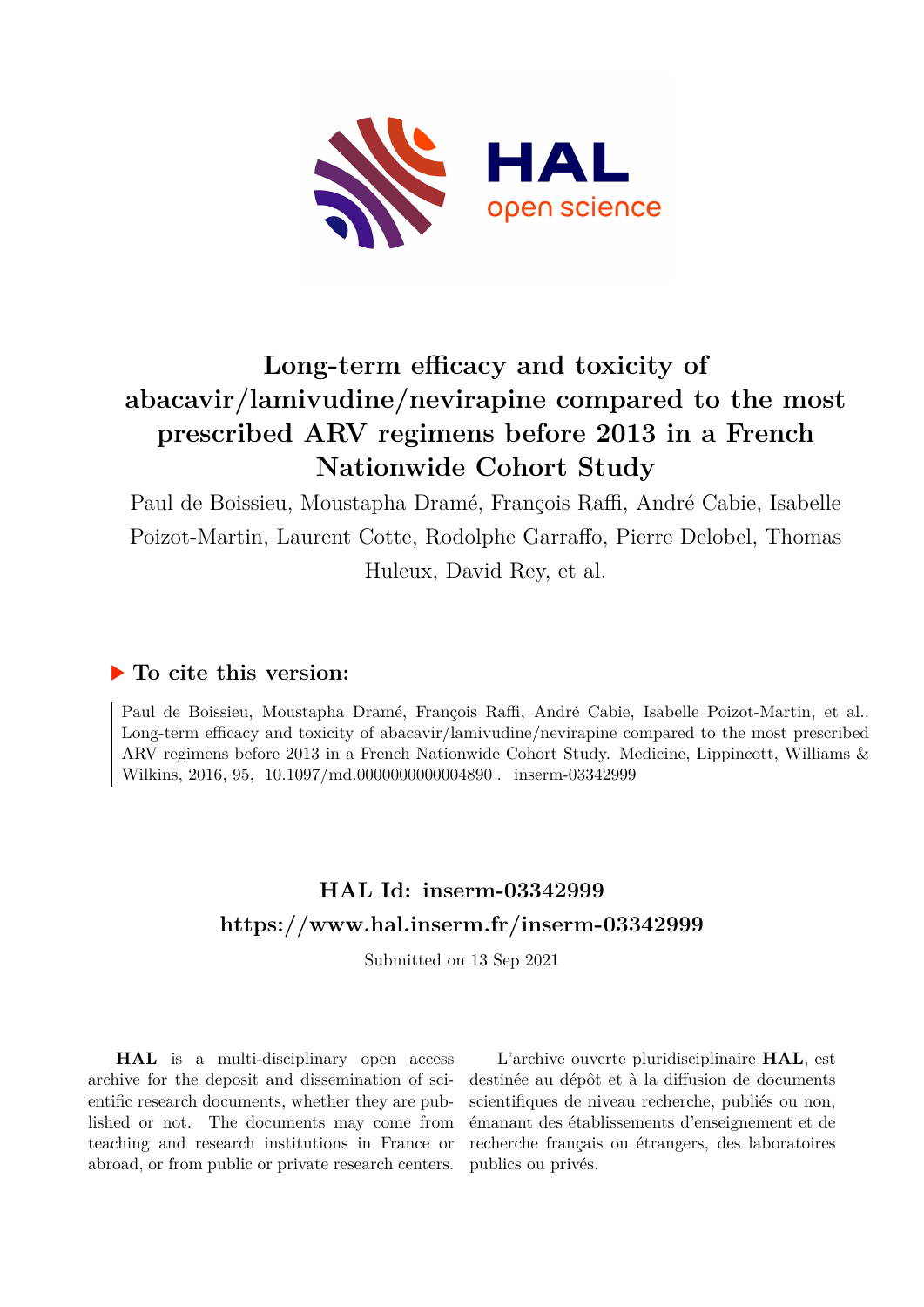



# Long-term efficacy and toxicity of abacavir/ lamivudine/nevirapine compared to the most prescribed ARV regimens before 2013 in a French Nationwide Cohort Study

Paul de Boissieu, MD, PhD<sup>a</sup>, Moustapha Dramé, MD, PhD<sup>a,b</sup>, François Raffi, MD, PhD<sup>c</sup>, André Cabie, MD, PhD<sup>d</sup>, Isabelle Poizot-Martin, MD<sup>e,f</sup>, Laurent Cotte, MD<sup>g</sup>, Rodolphe Garraffo, MD, PhD<sup>h</sup>, Pierre Delobel, MD, PhD<sup>i</sup>, Thomas Huleux, MD<sup>i</sup>, David Rey, MD<sup>k</sup>, Firouzé Bani-Sadr, MD, PhD<sup>i,m,\*</sup>, the Dat'AIDS Study Group

### Abstract

Data on the long-term efficacy and safety of abacavir/lamivudine (ABC/3TC) and nevirapine (NVP) are scarce. This combination has the advantage of simplifying treatment and improving long-term tolerance. The aim of this study was to compare the rate of any discontinuation of antiretroviral (ARV) regimen because of virologic failure (VF), and/or adverse drug reaction (ADR) among patients receiving stable ARV regimens for at least 6 months.

ABC/3TC/NVP was compared to ABC/3TC with either ritonavir-boosted darunavir (DRV/r) or ritonavir-boosted atazanavir (ATV/r), unboosted ATV, or tenofovir/emtricitabine (TDF/FTC) with either one of the following: ATV/r, unboosted ATV, DRV/r, efavirenz (EFV), or NVP, in the French prospective multicenter Dat'AIDS cohort.

The study enrolled 16,511 patients treated with following ARV regimens: ABC/3TC/NVP (n=1089), TDF/FTC/NVP (n=1542), ABC/3TC/DRV/r (n=1065), ABC/3TC/ATV/r (n=1847), ABC/3TC/ATV (n=563), TDF/FTC/ATV/r (n=3519), TDF/FTC/DRV/r (n=  $2767$ ), TDF/FTC/ATV (n=419), and TDF/FTC/EFV (n=3700). Mean follow-up was  $36\pm24$  months. Patients treated with ABC/3TC/ NVP received this regimen as a switch regimen in 97% of cases. By multivariable analysis, the risk of treatment discontinuation due to VF was similar between ABC/3TC/NVP and other ARV regimens, except for TDF/FTC/ATV and ABC/3TC/ATV, which were

#### Editor: Victor Asensi.

Dat'AIDS Study Group: P Enel, V Obry-Roguet, O Faucher, S Bregigeon, A Ménard, I Poizot-Martin (Marseille); P Delobel, B Marchou, P Massip, M Alvarez, L Porte, A Debard, G Martin-Blondel, L Cuzin, N Biezunski, C Fourcade, I Lepain (Toulouse); P Pugliese, L Bentz, C Ceppi, E Cua, J Cottalorda, J Durant, S Ferrando, JG Fuzibet, R Garraffo, V Mondain, A Naqvi, I Perbost, S Pillet, B Prouvost-Keller, C Pradier, S Wehrlen-Pugliese, P-M Roger, E Rosenthal, P Dellamonica (Nice); C Allavena, E Billaud, S Bouchez, T Jovelin, S Pineau, V Reliquet, F Raffi (Nantes); A Cheret, P Choisy (Tourcoing); C Duvivier (Pasteur Necker), MA Valantin, R Agher, C Katlama (Paris Pitié Salpétriere); A Cabié, S Abel, S Pierre-François, B Liautaud (Fort de France); D Rey, P Fischer, M Partisani, C Cheneau, ML Batard, C Bernard-Henry, M Priester, E de Mautort (Strasbourg); C Chirouze, Q Gardiennet (Besançon); F Bani-Sadr, C Rouger, JL Berger, Y N'Guyen, D Lambert, I Kmiec, M Hentzien, D Lebrun, C Migault (Reims); L Cotte, C Chidiac, T Ferry, F Ader, F Biron, A Boibieux, P Miailhes, T Perpoint, I Schlienger, F Dahoud, J Lippmann, E Braun, J Koffi, C Longuet, V Guéripel, C Augustin-Normand, and S Degroodt (Lyon).

The Nadis EMR is developed and maintained with support from Fedialis Medica and ViiV Healthcare.

Author contributions: All authors participated in the design of the study protocol and data collection. PdB and MD performed statistical analyses. PdB, MD, and FB-S wrote the first manuscript draft. All authors participated in interpretation of the data and writing of the final manuscript, and all authors approved the final manuscript. FB-S and MD were responsible for the overall supervision of the study.

#### The authors have no conflicts of interest to disclose.

<sup>a</sup> Department of Research and Innovation, Reims Teaching Hospitals, Robert Debré Hospital, <sup>b</sup> Faculty of Medicine, University of Reims Champagne-Ardenne, Reims, <sup>c</sup> Department of Infectious Diseases, University Hospital, Nantes, <sup>d</sup> Department of Infectious and Tropical Diseases, Martinique Teaching Hospitals, Fort-De-France Hospital, Fort-De-France, Martinique, <sup>e</sup> Aix-Marseille University, APHM Hôpital Sainte-Marguerite, Immuno-Hematology Clinic, Marseille, France, <sup>f</sup>Inserm U912 (SESSTIM), Marseille, France, <sup>g</sup> Hospices Civils de Lyon, Service des Maladies Infectieuses et Tropicales, INSERM U1052, Lyon, <sup>h</sup> Laboratoire de pharmacologie, Université de Nice-Sophia-Antipolis, Hôpital Pasteur, CHU de Nice, Nice Cedex 1, <sup>i</sup> CHU de Toulouse, Service des Maladies Infectieuses et Tropicales, INSERM UMR1043, Université Toulouse III Paul Sabatier, Toulouse, <sup>i</sup> Centre Hospitalier Tourcoing, Service Universitaire de Maladies Infectieuses et du Voyageur, Tourcoing, k Le Trait d'Union, Centre de Soins de l'Infection par le VIH, Nouvel Hôpital Civil, Hôpitaux Universitaires de Strasbourg, Strasbourg, <sup>i</sup> Department of Internal Medicine, Infectious Diseases, and Clinical Immunology, Reims Teaching Hospitals, Robert Debré Hospital, <sup>m</sup> Faculté de médecine, EA-4684/SFR CAP-SANTE, Université de Reims Champagne-Ardenne, Reims, France.

∗ Correspondence: Pr Bani-Sadr Firouzé, Department of Internal Medicine, Infectious Diseases, and Clinical Immunology, CHU Robert Debré, Avenue du général Koenig, 51092 Reims, France (e-mail: [fbanisadr@chu-reims.fr](mailto:fbanisadr@chu-reims.fr)).

Copyright © 2016 the Author(s). Published by Wolters Kluwer Health, Inc. All rights reserved.

This is an open access article distributed under the terms of the Creative Commons Attribution-Non Commercial-No Derivatives License 4.0 (CCBY-NC-ND), where it is permissible to download and share the work provided it is properly cited. The work cannot be changed in any way or used commercially.

Medicine (2016) 95:37(e4890)

Received: 21 June 2016 / Received in final form: 23 August 2016 / Accepted: 25 August 2016 <http://dx.doi.org/10.1097/MD.0000000000004890>

Dat'AIDS scientific committee: P Dellamonica, P Pugliese, IP-M, L Cuzin, Y Yazdanpanah, FR, AC, RG, C Delpierre, C Allavena, C Katlama, MS Valantin, C Duvivier, B Hoen, G Peytavin, C Jacomet, DR, PD, A Cheret, C Chidiac, C Isnard-Bagnis, LC, D Peyramond, FB-S, V Joly, T Jovelin, K Saune, PM Roger, C Chirouze, and T May.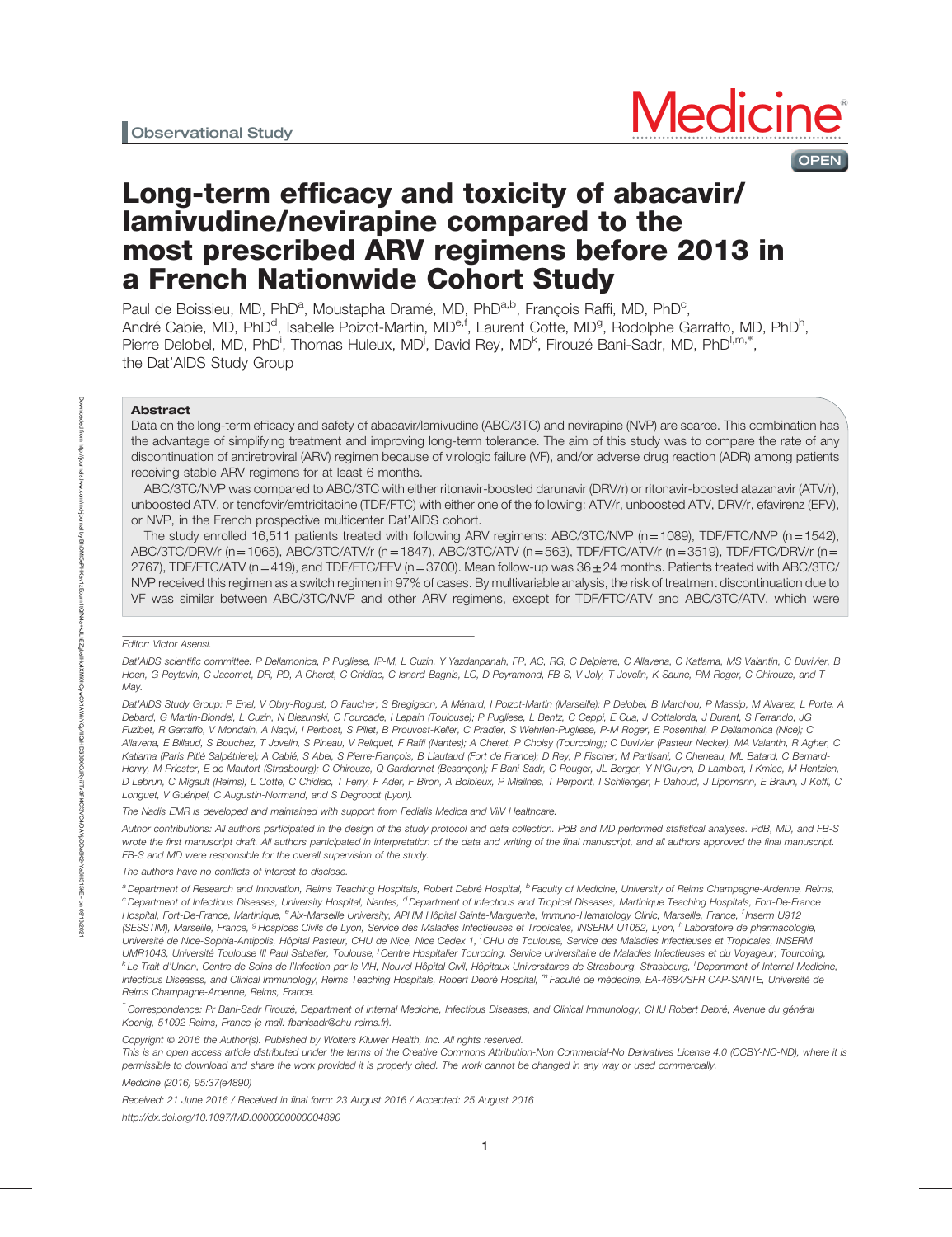associated with a higher risk of treatment interruption due to VF (hazard ratio [HR] 1.99; 95% confidence interval [CI] 1.29–3.06 and HR 2.19; 95% CI 1.51–3.18, respectively). Treatment discontinuation due to ADR was lowest with the ABC/3TC/NVP regimen. Other ARV regimens were associated with a 1.80- to 3.19-fold increase in the risk of treatment discontinuation due to ADR (P < 0.0001 for all comparisons).

ABC/3TC/NVP as a simplification regimen is a long-term effective regimen with lower discontinuation due to long-term toxicity compared with other standard ARV regimens.

Abbreviations:  $ABC/3TC = abacavir/lamivudine$ ,  $ADR = adverse drug reaction$ ,  $ARV = antiretroviral$ ,  $ATV = atazanavir$ ,  $ATV/r =$ ritonavir-boosted atazanavir, CI = confidence interval, DRV/r = ritonavir-boosted darunavir, EFV = efavirenz, GFR = glomerular filtration rate,  $HR =$  hazard ratio, NNRTI = nonnucleoside reverse transcriptase inhibitor, NVP = nevirapine,  $Pl =$  protease inhibitor,  $TDF =$  tenofovir,  $TDF/FTC =$  tenofovir/emtricitabine,  $VF =$  virologic failure.

Keywords: abacavir/lamivudine, abacavir/lamivudine/nevirapine, antiretroviral treatment, ARV long-term efficacy, ARV long-term tolerance, ARV long-term toxicity, Dat'AIDS cohort, nevirapine

#### 1. Introduction

In the majority of recent guidelines for antiretroviral (ARV) therapy of HIV-1 infection in adults, nevirapine (NVP) containing regimens are no longer recommended in treatmentnaïve patients due to the risk of hypersensitivity, hepatotoxicity, and insufficient evidence in favor of efficacy.<sup>[1,2]</sup> However, it remains an option for treatment optimization in patients with viral suppression.[1,2] Several randomized trials have shown the efficacy of such a treatment strategy with NVP.[3] Among the most frequently used nucleoside/nucleotide reverse transcriptase inhibitors backbones, abacavir/lamivudine (ABC/3TC) may have a better long-term safety profile than tenofovir/emtricitabine (TDF/FTC) and lacks renal or bone toxicity.<sup>[4,5]</sup> Data on the longterm efficacy and toxicity of ABC/3TC/NVP are scarce.<sup>[6]</sup> With the availability of NVP extended release, this combination has the advantage of being a simple treatment, with 2 tablets once daily. It could also potentially improve long-term safety (e.g., lipid profile and cardiovascular risk for NVP and renal and bone risk for ABC/3TC).<sup>[4,5,7-10]</sup> Thanks to these perceived advantages, the combination of ABC/3TC/NVP has been extensively used as a long-term simplification regimen in France, despite few data regarding its benefits.

The aim of this study was to compare the long-term efficacy and tolerability of ABC/3TC/NVP to 8 other frequently prescribed ARV regimens in France before 2013, namely ABC/ 3TC and ritonavir-boosted darunavir (DRV/r) or ritonavirboosted or not atazanavir (ATV); TDF/FTC/NVP, TDF/FTC/ ATV (ritonavir-boosted or not) or TDF/FTC/DRV/r, and TDF/ FTC/efavirenz (EFV) in the French prospective Dat'AIDS cohort. As the rate of treatment switching due to adverse cutaneous and hepatic events is particularly high with NVP in the first few months,  $[11]$  to allow for long-term evaluation, we included only patients receiving each regimen for a duration of at least 6 months. The primary outcome was defined as any discontinuation of the ARV regimen due to virologic failure (VF) and/or adverse drug reaction (ADR).

#### 2. Methods

#### 2.1. Cohort and patients

Dat'AIDS is a French multicenter prospective cohort involving 12 large HIV reference centers in France.<sup>[12]</sup> Data are collected in real time during clinical visits, and data collection is ongoing since 2000 using a computerized medical record (Nadis, Fedialis Medica, Marly le Roi, France). The data collection has been approved by the French national commission on informatics and liberty.<sup>[12]</sup>

Dat'AIDS collects demographic and clinical data, ARV history, HIV RNA, and CD4 cell counts at regular 3- to 6-month intervals during routine clinical assessment.<sup>[12]</sup> Automated checks are performed during data capture. For example, if the treatment is changed during a visit, the prescription and the treatment history have to be coherent, and the reason for the discontinuation must be clearly indicated. The reasons for the discontinuation of the ARV regimen are given by the physician. For each of the following entries, quality control aims for 100% completeness and correctness: date of first HIV-positive test, CDC stage, date of first AIDS-defining event (if any), full ARV treatment history including all treatment discontinuations or changes with date and cause, and medical history. The ADRs are listed under specific organ system sections including neurological, renal, cardiovascular, osteoarticular, liver, cutaneous, psychiatric, dyslipidemia, lipodystrophy, and others.

Based on frequency of use in the cohort during the study period, we selected 8 ARV regimens for this study: ABC/3TC/ NVP, TDF/FTC/NVP, ABC/3TC/DRV/r, ABC/3TC/ATV/r, ABC/3TC/ATV, TDF/FTC/DRV/r, TDF/FTC/ATV/r, TDF/ FTC/ATV, and TDF/FTC/EFV. Patients were included if they started one of these combinations between January 1, 2000 and July 31, 2013. Because the main objective of the study was longterm tolerability and efficacy, we restricted the population to patients treated at least 6 months with one of these regimens. A sensitivity analysis was performed restricted to non-naïve patients who had undetectable HIV viral load at each ARV initiation.

#### 2.2. Data collection

The following data were collected: age, gender, risk categories for HIV infection, duration of HIV infection, prior duration of ARV therapy, AIDS status, and CD4 lymphocyte count at the initiation of each prior duration of ARV therapy, number of prior ARV regimen, and death rate for each ARV regimen.

#### 2.3. Statistical analysis

The primary study endpoints were time to discontinuation of ARV regimen due to VF, defined by any modification of the ARV regimen due to lack of efficacy, and time to discontinuation of ARV regimen due to ADR, defined by any modification of the ARV regimen due to poor tolerability.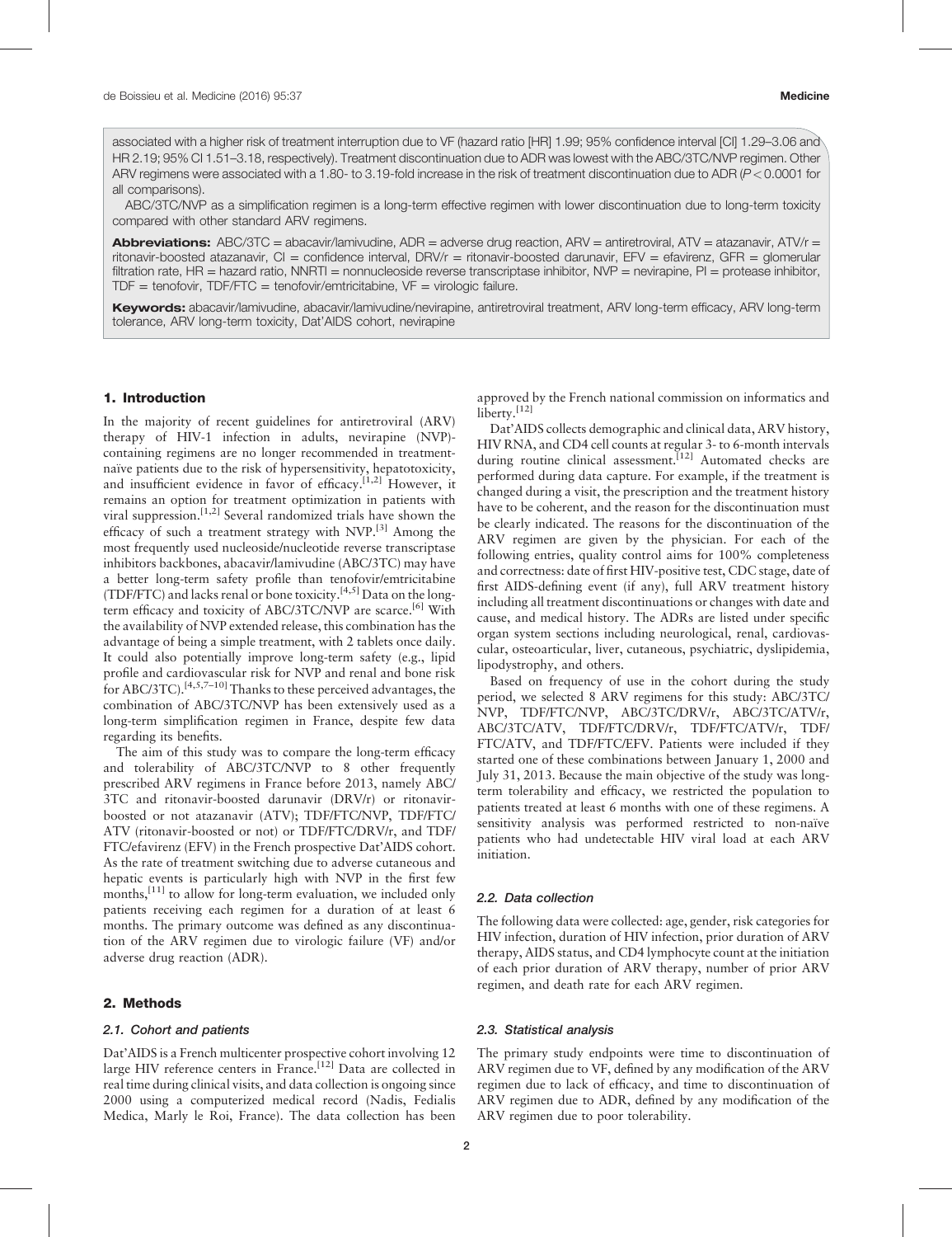Population characteristics were described as mean (standard deviation) or number (%), as appropriate. Baseline comparisons were calculated using Pearson chi-squared test or analysis of variance, as appropriate.

For each patient, time from initiation of an eligible ARV regimen to the primary endpoint was calculated. If no event occurred, follow-up was censored at the last follow-up visit or July 31, 2013, whichever came first.

Bivariable and multivariable analysis were performed using Cox proportional hazard model. Variables with a  $P$  value  $\lt 0.20$ by bivariable analysis were included in the multivariable model. Hazard ratios (HRs) and 95% confidence interval (CI) were estimated. Statistical analyses were performed with SAS version 9.4 (SAS Institute Inc., Cary, NC). Tests were considered as significant at a  $P$  value <0.05.

#### 3. Results

Our analysis included 16,511 patients who were treated for at least 6 months between 2000 and 2013 with the following regimens: ABC/3TC/NVP ( $n=1089$ ), TDF/FTC/NVP ( $n=1542$ ), ABC/3TC/DRV/r ( $n=1065$ ), ABC/3TC/ATV/r ( $n=1847$ ), ABC/ 3TC/ATV (n=563), TDF/FTC/ATV/r (n=3519), TDF/FTC/ DRV/r (n=2767), TDF/FTC/ATV (n=419), and TDF/FTC/ EFV (n=3700). Mean follow-up was  $36 \pm 24$  months.

The baseline characteristics of the patients are presented in Table 1. All baseline characteristics differed significantly between ARV regimen groups (age, gender, risk categories for HIV infection, duration of HIV infection, number of prior ARV regimen, AIDS status, and CD4 count at initiation of each regimen). Patients treated with ABC/3TC/NVP were oldest and were less-frequent drug users than the other patients. The mean duration of ABC/3TC/NVP regimen was significantly longer than all other regimens. In addition, ABC/3TC/NVP was rarely given as the first ARV regimen (only 3%) or in patients with CD4 cell count  $\langle 200/\text{mm}^3 (4\% )$ .

Discontinuation of the ARV regimen due to VF was observed in 748/16,511 patients overall (4.5%). The frequency of VF among the different ARV regimens is given in Table 2 ( $\leq$ 5% for all regimens except TDF/FTC/ATV [9%] and ABC/3TC/ATV  $[11\%]$ .

By multivariable analysis, after adjusting for age, gender, risk categories for HIV infection, CD4, and AIDS status at initiation of each regimen and number of prior ARV regimens, the time to discontinuation of ARV regimen due to VF was not significantly different between ARV regimens, except for TDF/FTC/ATV (HR 1.99; 95% CI 1.29–3.06; P=0.002) and ABC/3TC/ATV (HR 2.19; 95% CI 1.51–3.18; P<0.0001) (Table 3).

Discontinuation of the ARV regimen due to ADR was reported in 2677 (16.2%) patients. The lowest rate of discontinuation was observed with the ABC/3TC/NVP regimen (9%) and the highest with the TDF/FTC/ATV/r regimen (23%). By multivariable analysis, ABC/3TC/NVP was the regimen associated with the lowest rate of discontinuation due to ADR ( $P < 0.0001$ ) (Table 4).

As discontinuation of the ARV regimen due to specific ADRs was very rare with some regimens, the sample size was too small to compare specific ADRs between the different regimens and/or ADRs. Specific ADRs leading to ARV discontinuation differed between regimens: liver toxicity was the main reason for discontinuation of ABC/3TC/NVP (>1/3 of discontinuations). In patients who discontinued this regimen, normalization of alanine aminotransferase and aspartate aminotransferase levels

was observed in, respectively, 76% and 82% of patients at 3 months after discontinuation. In contrast, renal toxicity was one of the main reasons for discontinuation of TDF or ATV-based regimens, with the highest rate observed with TDF/FTC/ATV/r  $(n=263; 7.5\%)$ , while it was rare with ABC/3TC + NVP  $(n=1)$  or +DRV/r (n=2) (Table 2). Overall, discontinuation of the ARV regimen due to renal toxicity was reported in 20.8% ( $n=559$ ) of all cases of discontinuation for ADR. Discontinuation of ARV due to digestive disorders was mostly observed in protease inhibitor (PI) regimens (2.1%–3.5%). Discontinuation of ARV therapy due to dyslipidemia was rarely observed with the NVP or EFV regimens (0.2%–0.6%), as compared to ritonavir-boosted PI regimens (0.9%–3.0%). Discontinuation for cardiovascular events was rare in all groups  $(<1\%)$ , while discontinuation due to psychiatric or neurological events was almost solely observed with the TDF/FTC/EFV regimen, that is,  $n=214$  (5.8%) and  $n=$ 140 (3.8%), respectively. Sensitivity analysis restricted to nonnaïve patients who had undetectable HIV viral load at ARV initiation  $(n=6997)$  confirmed the results of the overall sample, except for TDF/FTC/EFV (HR 2.31; 95% CI 1.35-3.97;  $P=$ 0.002). By sensitivity analysis, which had also a higher risk of discontinuation for VF, ABC/3TC/NVP was still found to be associated with the lowest rate of discontinuation due to ADR  $(P < 0.0001)$ .

#### 4. Discussion

This study is the largest to date to compare time to any discontinuation of ARV therapy due to VF and/or ADR, between 8 frequently prescribed ARV regimens before 2013, with ABC/ 3TC or TDF/FTC and either a nonnucleoside reverse transcriptase inhibitor (NNRTI) or a PI. Based on real-life data from this large, multicenter prospective cohort of HIV patients (n= 16,511) receiving the same ARV regimen for at least 6 months, the rate of discontinuation for VF was not different between ABC/3TC/NVP and other ARV regimens, except for TDF/FTC/ ATV and ABC/3TC/ATV, which had a higher risk of discontinuation, while discontinuation for ADR was significantly lower with ABC/3TC/NVP regimen compared to all other 8 regimens, that is, TDF/FTC with either DRV/r, ATV/r, ATV, EFV, or NVP; ABC/3TC with either ATV/r, ATV, or DRV/r.

Patients treated with ABC/3TC/NVP were significantly older, less frequently ARV treatment-naïve (3%), and had the longest regimen duration ( $50±29$  months). Almost all of them received this regimen as the result of a switch in treatment (97%). The rate of treatment discontinuation due to VF with ABC/3TC/NVP was low (5%) and similar to the other frequently prescribed regimens, after adjustment for age, gender, risk categories for HIV infection, CD4, and AIDS status at initiation of each regimen and number of prior ARV regimens. Such a low rate could be partially explained by the inclusion of patients who stayed on the same treatment for more than 6 months, since the objective of the study was to assess the long-term effect of the different ARV regimens. Our results are in line with the rate of VF (1%) observed in a retrospective study including 98 patients receiving ABC/3TC/NVP as a simplification with a median follow-up of 27 months.[6] In another study evaluating TDF/FTC/NVP as a switch regimen, only 2.9% of 341 patients experienced VF at 1 year.[13] In contrast, TDF/FTC and ABC/3TC and unboosted ATV were associated with a 2-fold increase in the risk of VF (HR 1.99; 95% CI 1.29–3.06; P=0.002 and HR 2.19; 95% CI 1.51–3.18; P<0.0001, respectively). Drug–drug interactions between TDF and unboosted ATV might compromise the clinical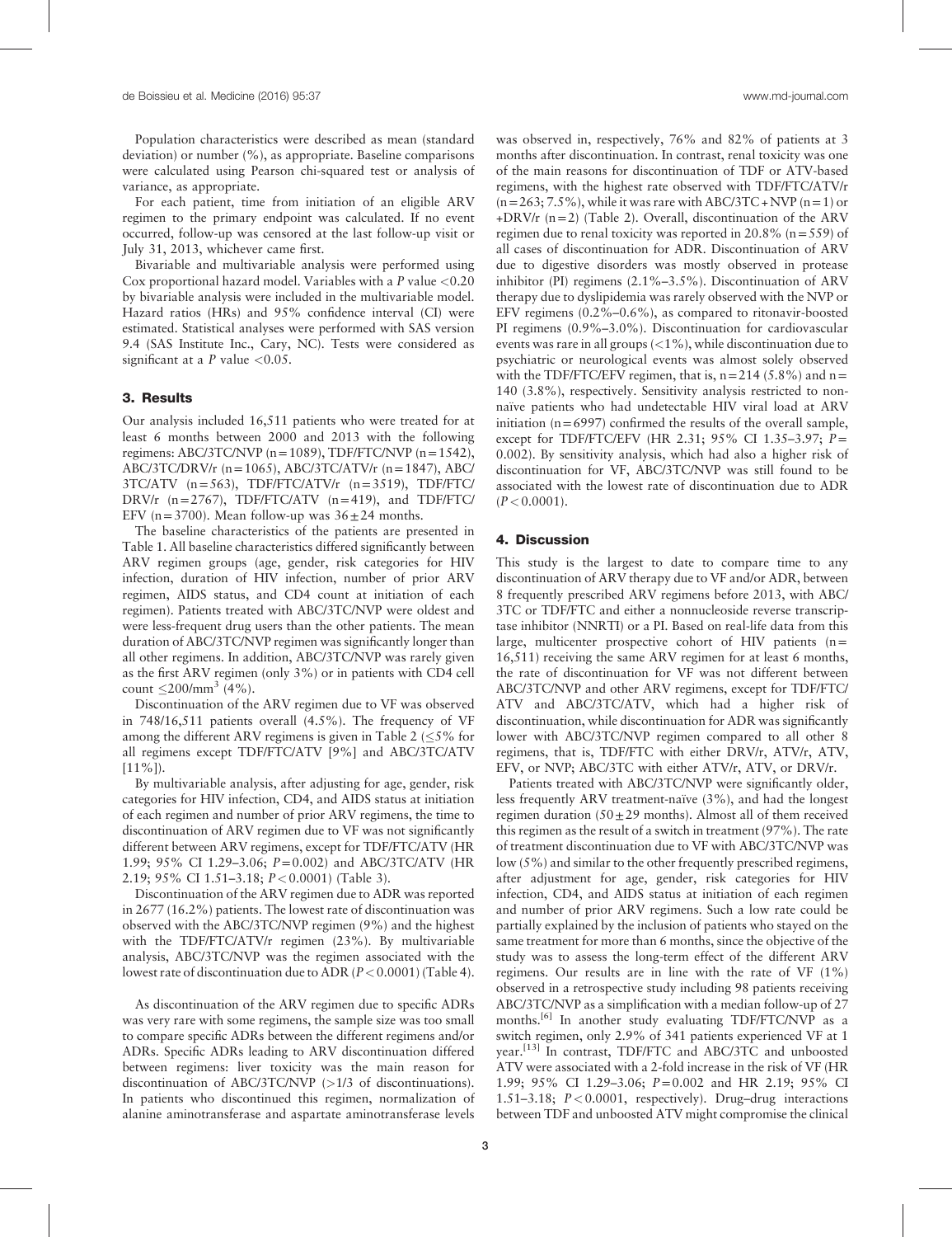Table 1

Table 1

| $\begin{smallmatrix} \mathbb{Q} & \mathbb{G} & \mathbb{G} & \mathbb{G} & \mathbb{G} \\ \mathbb{Q} & \mathbb{C} & \mathbb{C} & \mathbb{C} & \mathbb{G} \end{smallmatrix}$<br>570<br>466<br>675<br>348<br>294<br>488<br>768<br>ABC/3TC/ATV<br>$(n = 563)$<br>305 (54)<br>267 (48)<br>72 (13)<br>$44 \pm 28$<br>(13)<br>ිටි<br>EE£<br>(19)<br>$44 \pm 11$<br>$123 + 81$<br>$\overline{30}$<br>$80 + 62$<br>$^{46}$ (8)<br>6 (1)<br>ම<br>46<br>$\mathbb{S}$<br>248<br>109<br>$48$ $72$<br>$\overleftarrow{\mathrm{o}}$<br>$\overline{\wedge}$<br>32<br>ABC/3TC/ATV/r<br>$(n = 1847)$<br>265 (68)<br>$\begin{pmatrix} 1 & 1 \\ 1 & 1 \end{pmatrix}$<br>$\begin{pmatrix} 3 \\ -2 \end{pmatrix}$<br>836 (45)<br>258 (14)<br>(35)<br>(22)<br>669 (39)<br>188 (10)<br>$120 + 82$<br>$40 \pm 28$<br>120(4)<br>$79 + 64$<br>$44 \pm 11$<br>$34(2)$<br>273<br>638<br>405<br>237<br>157<br>167<br>ABC/3TC/DRV/r<br>$(n = 1065)$<br>$120 \pm 97$<br>760 (71)<br>45±12<br>469 (44)<br>163 (16)<br>131 (13)<br>$\widetilde{\mathcal{B}}$<br>409 (38)<br>$81 \pm 75$<br>(28)<br>$26 + 17$<br>$\left( \sum_{i=1}^{n} a_i \right)$<br>8<br>8 1 1 8<br>8 1 8<br>ම් ම<br>214<br>$\Xi$ g g $\Xi$<br>340<br>296<br>86<br><b>TDF/FTC/NVP</b><br>$(n = 1542)$<br>1123 (73)<br>726 (47)<br>570 (37)<br>98 (6)<br>24 (2)<br>E<br>E<br>E<br>E<br>209 (14)<br>161 (11)<br>436 (28)<br>273 (18)<br>308 (20)<br>302 (20)<br>$129 + 82$<br>$45 + 10$<br>$85\pm62$<br>$47 + 28$<br>124 (8)<br>113(7)<br>ම<br>73<br>ABC/3TC/NVP<br>$(n = 1089)$<br>$131 \pm 76$<br>475 (44)<br>165 (15)<br>749 (69)<br>441 (41)<br>$92 + 58$<br>$50 \pm 29$<br>$\begin{array}{c} 193 \\ 142 \\ 327 \\ 30 \\ 217 \\ 20 \\ \end{array}$<br>46±11<br>223 (21)<br>$50(5)$<br>18(2)<br>105(8)<br>€<br>29(3)<br>38<br>Duration of ARV treatment, mo (mean [SD])<br>Number of previous ARV regimens (n [%])<br>Duration of ARV regimen, mo (mean [SD])<br>Duration of HIV infection, mo (mean [SD])<br>AIDS at initiation of ARV regimen (n [%])<br>CD4 cell count $\leq$ 200/mm <sup>3</sup> at initiation<br>Mode of HIV transmission (n [%])<br>Injection drug users<br>Homo or bisexual<br>Age, y (mean [SD])<br>Male, sex (n [%])<br>Heterosexual<br>Transfusion<br>5 or more<br>None<br><b>Other</b><br>S |                  |   |                                                     |                                         |                                  |                                    |          |
|--------------------------------------------------------------------------------------------------------------------------------------------------------------------------------------------------------------------------------------------------------------------------------------------------------------------------------------------------------------------------------------------------------------------------------------------------------------------------------------------------------------------------------------------------------------------------------------------------------------------------------------------------------------------------------------------------------------------------------------------------------------------------------------------------------------------------------------------------------------------------------------------------------------------------------------------------------------------------------------------------------------------------------------------------------------------------------------------------------------------------------------------------------------------------------------------------------------------------------------------------------------------------------------------------------------------------------------------------------------------------------------------------------------------------------------------------------------------------------------------------------------------------------------------------------------------------------------------------------------------------------------------------------------------------------------------------------------------------------------------------------------------------------------------------------------------------------------------------------------------------------------------------------------------------------------------------------------------------------------------------------------------------------------------------------------------------------------------------------------------------------------------------------------------------------------------------------------------------------------------------------|------------------|---|-----------------------------------------------------|-----------------------------------------|----------------------------------|------------------------------------|----------|
|                                                                                                                                                                                                                                                                                                                                                                                                                                                                                                                                                                                                                                                                                                                                                                                                                                                                                                                                                                                                                                                                                                                                                                                                                                                                                                                                                                                                                                                                                                                                                                                                                                                                                                                                                                                                                                                                                                                                                                                                                                                                                                                                                                                                                                                        |                  |   | <b>TDF/FTC/ATV/r</b><br>$(n = 3519)$                | TDF/FTC/DRV/r<br>(n $=$ 2767)           | <b>TDF/FTC/ATV</b><br>$(n=419)$  | <b>TDF/FTC/EFV</b><br>$(n = 3700)$ | ٩        |
|                                                                                                                                                                                                                                                                                                                                                                                                                                                                                                                                                                                                                                                                                                                                                                                                                                                                                                                                                                                                                                                                                                                                                                                                                                                                                                                                                                                                                                                                                                                                                                                                                                                                                                                                                                                                                                                                                                                                                                                                                                                                                                                                                                                                                                                        |                  |   | 2451 (70)                                           | 2058 (74)                               | 270 (64)                         | 2764 (75)                          | < 0.000  |
|                                                                                                                                                                                                                                                                                                                                                                                                                                                                                                                                                                                                                                                                                                                                                                                                                                                                                                                                                                                                                                                                                                                                                                                                                                                                                                                                                                                                                                                                                                                                                                                                                                                                                                                                                                                                                                                                                                                                                                                                                                                                                                                                                                                                                                                        |                  |   | $43 + 10$                                           | $43 + 10$                               | $44 \pm 10$                      | $43 \pm 11$                        | < 0.0001 |
|                                                                                                                                                                                                                                                                                                                                                                                                                                                                                                                                                                                                                                                                                                                                                                                                                                                                                                                                                                                                                                                                                                                                                                                                                                                                                                                                                                                                                                                                                                                                                                                                                                                                                                                                                                                                                                                                                                                                                                                                                                                                                                                                                                                                                                                        |                  |   |                                                     |                                         |                                  |                                    | < 0.0001 |
|                                                                                                                                                                                                                                                                                                                                                                                                                                                                                                                                                                                                                                                                                                                                                                                                                                                                                                                                                                                                                                                                                                                                                                                                                                                                                                                                                                                                                                                                                                                                                                                                                                                                                                                                                                                                                                                                                                                                                                                                                                                                                                                                                                                                                                                        |                  |   | 384 (39)                                            | 199 (43)                                | (39)<br>51                       | 623 (44)                           |          |
|                                                                                                                                                                                                                                                                                                                                                                                                                                                                                                                                                                                                                                                                                                                                                                                                                                                                                                                                                                                                                                                                                                                                                                                                                                                                                                                                                                                                                                                                                                                                                                                                                                                                                                                                                                                                                                                                                                                                                                                                                                                                                                                                                                                                                                                        |                  |   | 1454 (41)                                           |                                         | 176 (42)                         |                                    |          |
|                                                                                                                                                                                                                                                                                                                                                                                                                                                                                                                                                                                                                                                                                                                                                                                                                                                                                                                                                                                                                                                                                                                                                                                                                                                                                                                                                                                                                                                                                                                                                                                                                                                                                                                                                                                                                                                                                                                                                                                                                                                                                                                                                                                                                                                        |                  |   | 387 (11)                                            | $\frac{1072}{235}$ (8)<br>235<br>25 (1) |                                  | 1503 (41)<br>220 (6)               |          |
|                                                                                                                                                                                                                                                                                                                                                                                                                                                                                                                                                                                                                                                                                                                                                                                                                                                                                                                                                                                                                                                                                                                                                                                                                                                                                                                                                                                                                                                                                                                                                                                                                                                                                                                                                                                                                                                                                                                                                                                                                                                                                                                                                                                                                                                        |                  |   | 46(1)                                               |                                         | $39(9)$<br>$7(2)$                | 39(1)                              |          |
|                                                                                                                                                                                                                                                                                                                                                                                                                                                                                                                                                                                                                                                                                                                                                                                                                                                                                                                                                                                                                                                                                                                                                                                                                                                                                                                                                                                                                                                                                                                                                                                                                                                                                                                                                                                                                                                                                                                                                                                                                                                                                                                                                                                                                                                        |                  |   | 248 (8)                                             | 236 (9)                                 | 36 (8)                           | 315 (8)                            |          |
|                                                                                                                                                                                                                                                                                                                                                                                                                                                                                                                                                                                                                                                                                                                                                                                                                                                                                                                                                                                                                                                                                                                                                                                                                                                                                                                                                                                                                                                                                                                                                                                                                                                                                                                                                                                                                                                                                                                                                                                                                                                                                                                                                                                                                                                        |                  |   | $119 + 88$                                          | $001 + 60$                              | $137 + 88$                       | $164 + 98$                         | < 0.0001 |
|                                                                                                                                                                                                                                                                                                                                                                                                                                                                                                                                                                                                                                                                                                                                                                                                                                                                                                                                                                                                                                                                                                                                                                                                                                                                                                                                                                                                                                                                                                                                                                                                                                                                                                                                                                                                                                                                                                                                                                                                                                                                                                                                                                                                                                                        |                  |   | $72 + 67$                                           | $69 + 76$                               | $02 \pm 68$                      | $59 + 62$                          | < 0.0001 |
|                                                                                                                                                                                                                                                                                                                                                                                                                                                                                                                                                                                                                                                                                                                                                                                                                                                                                                                                                                                                                                                                                                                                                                                                                                                                                                                                                                                                                                                                                                                                                                                                                                                                                                                                                                                                                                                                                                                                                                                                                                                                                                                                                                                                                                                        |                  |   | $39 + 26$                                           | $4 + 16$<br>27                          | $39 + 25$                        | $30 \pm 20$                        | < 0.0001 |
|                                                                                                                                                                                                                                                                                                                                                                                                                                                                                                                                                                                                                                                                                                                                                                                                                                                                                                                                                                                                                                                                                                                                                                                                                                                                                                                                                                                                                                                                                                                                                                                                                                                                                                                                                                                                                                                                                                                                                                                                                                                                                                                                                                                                                                                        |                  |   |                                                     |                                         |                                  |                                    | < 0.0001 |
|                                                                                                                                                                                                                                                                                                                                                                                                                                                                                                                                                                                                                                                                                                                                                                                                                                                                                                                                                                                                                                                                                                                                                                                                                                                                                                                                                                                                                                                                                                                                                                                                                                                                                                                                                                                                                                                                                                                                                                                                                                                                                                                                                                                                                                                        |                  |   |                                                     | 934 (35)                                | $\odot$                          | 104(30)                            |          |
|                                                                                                                                                                                                                                                                                                                                                                                                                                                                                                                                                                                                                                                                                                                                                                                                                                                                                                                                                                                                                                                                                                                                                                                                                                                                                                                                                                                                                                                                                                                                                                                                                                                                                                                                                                                                                                                                                                                                                                                                                                                                                                                                                                                                                                                        |                  |   |                                                     | 392                                     | 8<br>28                          | 842                                | < 0.0007 |
|                                                                                                                                                                                                                                                                                                                                                                                                                                                                                                                                                                                                                                                                                                                                                                                                                                                                                                                                                                                                                                                                                                                                                                                                                                                                                                                                                                                                                                                                                                                                                                                                                                                                                                                                                                                                                                                                                                                                                                                                                                                                                                                                                                                                                                                        |                  |   |                                                     | 241                                     | ල ග<br>ප ප<br>$\rm 60$           | 33<br>25<br>502                    |          |
|                                                                                                                                                                                                                                                                                                                                                                                                                                                                                                                                                                                                                                                                                                                                                                                                                                                                                                                                                                                                                                                                                                                                                                                                                                                                                                                                                                                                                                                                                                                                                                                                                                                                                                                                                                                                                                                                                                                                                                                                                                                                                                                                                                                                                                                        |                  |   |                                                     | $\overbrace{1}$ o o o<br>203            | $\overline{c}$<br>$\frac{4}{10}$ | 360                                |          |
|                                                                                                                                                                                                                                                                                                                                                                                                                                                                                                                                                                                                                                                                                                                                                                                                                                                                                                                                                                                                                                                                                                                                                                                                                                                                                                                                                                                                                                                                                                                                                                                                                                                                                                                                                                                                                                                                                                                                                                                                                                                                                                                                                                                                                                                        |                  |   |                                                     | 155                                     |                                  | ΘG<br>Θ<br>272                     |          |
|                                                                                                                                                                                                                                                                                                                                                                                                                                                                                                                                                                                                                                                                                                                                                                                                                                                                                                                                                                                                                                                                                                                                                                                                                                                                                                                                                                                                                                                                                                                                                                                                                                                                                                                                                                                                                                                                                                                                                                                                                                                                                                                                                                                                                                                        |                  |   | $(62)$ 7 (10)                                       | (28)<br>745                             | 0.50                             | 600                                |          |
|                                                                                                                                                                                                                                                                                                                                                                                                                                                                                                                                                                                                                                                                                                                                                                                                                                                                                                                                                                                                                                                                                                                                                                                                                                                                                                                                                                                                                                                                                                                                                                                                                                                                                                                                                                                                                                                                                                                                                                                                                                                                                                                                                                                                                                                        |                  |   | $\left( \begin{matrix} 0 \\ 1 \end{matrix} \right)$ | (24)<br>670                             | $\frac{1}{6}$                    | E 22)<br>797                       | < 0.0007 |
|                                                                                                                                                                                                                                                                                                                                                                                                                                                                                                                                                                                                                                                                                                                                                                                                                                                                                                                                                                                                                                                                                                                                                                                                                                                                                                                                                                                                                                                                                                                                                                                                                                                                                                                                                                                                                                                                                                                                                                                                                                                                                                                                                                                                                                                        | (12)<br>215<br>E | ⊚ | (14)<br>ए                                           | (24)<br>668                             | $\circledcirc$<br>SS             | E)<br>380                          | < 0.0001 |
| of each ARV regimen (n [%])                                                                                                                                                                                                                                                                                                                                                                                                                                                                                                                                                                                                                                                                                                                                                                                                                                                                                                                                                                                                                                                                                                                                                                                                                                                                                                                                                                                                                                                                                                                                                                                                                                                                                                                                                                                                                                                                                                                                                                                                                                                                                                                                                                                                                            |                  |   |                                                     |                                         |                                  |                                    |          |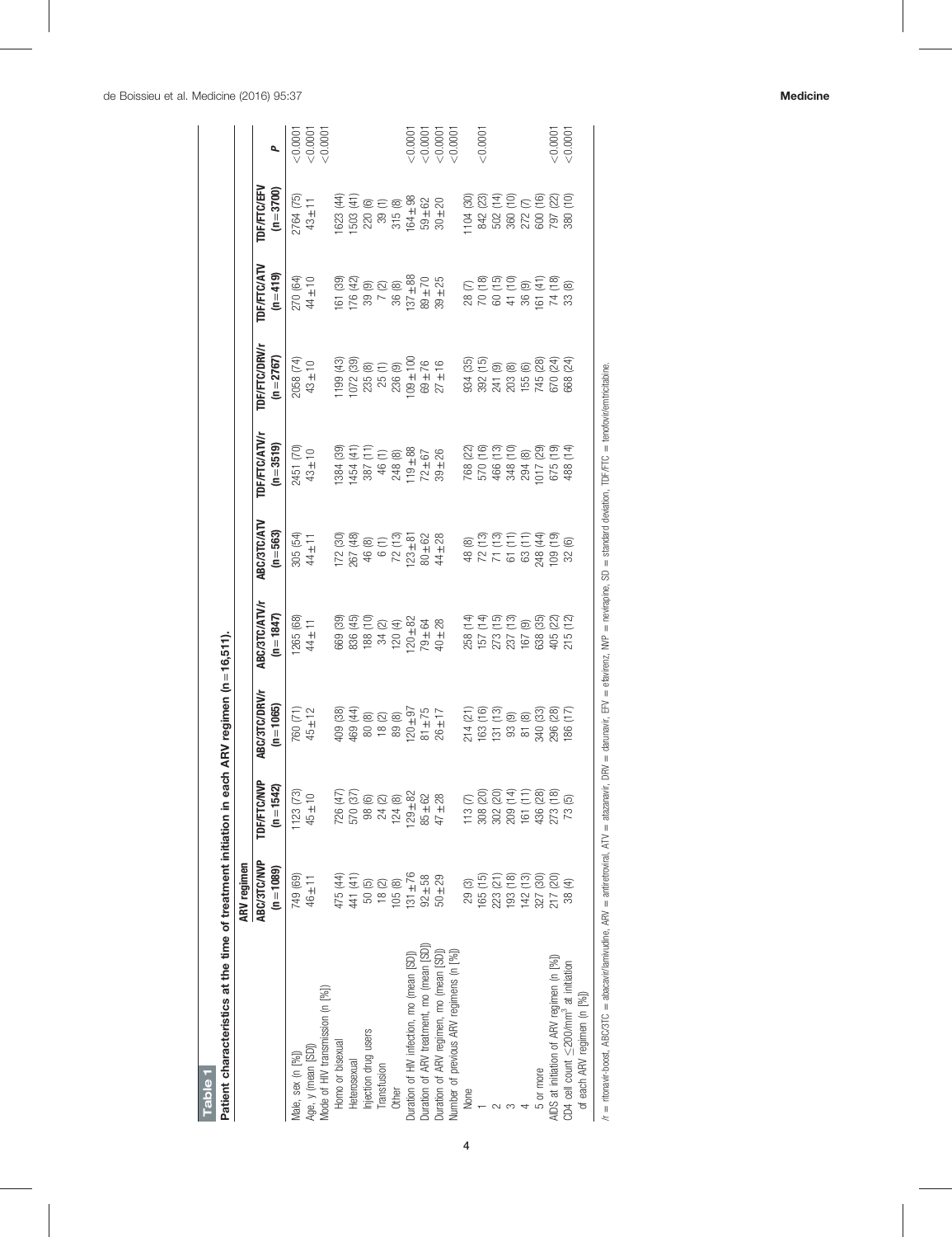| Table 2 |                                                            |  |  |
|---------|------------------------------------------------------------|--|--|
|         | Rate and reasons for discontinuation for each ARV regimen. |  |  |

|                                                    |                        |                    |                        |               | <b>ARV</b> regimen |               |               |                    |                    |
|----------------------------------------------------|------------------------|--------------------|------------------------|---------------|--------------------|---------------|---------------|--------------------|--------------------|
|                                                    | ABC/3TC/NVP            | <b>TDF/FTC/NVP</b> | ABC/3TC/DRV/r          | ABC/3TC/ATV/r | ABC/3TC/ATV        | TDF/FTC/ATV/r | TDF/FTC/DRV/r | <b>TDF/FTC/ATV</b> | <b>TDF/FTC/EFV</b> |
|                                                    | $(n=1089)$             | $(n=1542)$         | $(n = 1065)$           | $(n=1847)$    | $(n = 563)$        | $(n = 3519)$  | $(n=2767)$    | $(n=419)$          | $(n=3700)$         |
| Discontinuation for<br>virological failure (n [%]) | 53(5)                  | 83 (5)             | 46 (4)                 | 91(5)         | 60(11)             | 163(5)        | 102(4)        | 36(9)              | 114(3)             |
| Discontinuation for                                | 102(9)                 | 242 (17)           | 130 (12)               | 374 (20)      | 90(16)             | 805 (23)      | 301(11)       | 79 (19)            | 554 (15)           |
| ADR (n [%])                                        |                        |                    |                        |               |                    |               |               |                    |                    |
| Type of ADR $(n \, 1\%)$                           |                        |                    |                        |               |                    |               |               |                    |                    |
| Liver toxicity                                     | 34(3.1)                | 54 (3.5)           | 3(0.3)                 | 48 (2.6)      | 10(1.8)            | 118(3.4)      | 6(0.2)        | 10(2.4)            | 25(0.7)            |
| Lipodystrophy                                      | 10(0.9)                | 9(0.6)             | 18(1.7)                | 45(2.4)       | 15(2.7)            | 70(2.0)       | 32(1)         | 10(2.4)            | 20(0.5)            |
| Gastrointestinal                                   | 10(0.9)                | 20(1.3)            | 37(3.5)                | 51(2.8)       | 12(2.1)            | 120 (3.4)     | 74 (2.7)      | 12(2.9)            | 10(0.3)            |
| Dyslipidemia                                       | 6(0.6)                 | 3(0.2)             | 24(2.3)                | 55(3.0)       | 6(1.1)             | 34(1.0)       | 25(0.9)       | 3(0.7)             | 21(0.6)            |
| Cardiovascular                                     | 7(0.6)                 | -                  | 9(0.8)                 | 13(0.7)       | 5(0.9)             | 8(0.2)        | 7(0.3)        | 3(0.7)             | 1(0.1)             |
| Osteoarticular                                     | 5(0.5)                 | 26(1.7)            | 2(0.2)                 | 5(0.3)        | 2(0.3)             | 29(0.8)       | 20(0.7)       | 4(0.9)             | 11(0.3)            |
| Neurologic                                         | 3(0.3)                 | 9(0.6)             | 1(0.1)                 | 8(0.4)        | 4(0.7)             | 23(0.7)       | $1 (-0.1)$    | 2(0.5)             | 140 (3.8)          |
| Cutaneous                                          | 2(0.2)                 | 6(0.4)             |                        | 10(0.5)       | 5(0.9)             | 20(0.6)       | 4(0.1)        | 2(0.4)             | 8(0.2)             |
| Renal toxicity                                     | 1(0.09)                | 82(5.3)            | 2(0.2)                 | 62(3.4)       | 4(0.7)             | 263(7.5)      | 77 (2.8)      | 21(5)              | 47(1.3)            |
| Psychiatric                                        | $\qquad \qquad \qquad$ | 2(0.1)             | $\qquad \qquad \qquad$ | 1(0.05)       | 1(0.2)             | 1(0.03)       | 3(0.1)        | 2(0.4)             | 214(5.8)           |
| Death during the ARV<br>regimen (n $[%]$ )         | 13(1.2)                | 25(1.6)            | 12(1.1)                | 35(1.9)       | 5(0.9)             | 48 (1.4)      | 42 (1.5)      | 10(2.4)            | 52(1.4)            |

 $r =$  ritonavir-boost, ABC/3TC = abacavir/lamivudine, ADR = adverse drug reaction, ARV = antiretroviral, ATV = atazanavir, DRV = darunavir, EFV = efavirenz, NVP = nevirapine, TDF/FTC = tenofovir/ emtricitabine.

activity of ATV, especially in ARV-experienced patients and could partly explain our findings.<sup>[14]</sup> In the  $2013$  French guidelines for ARV therapy of HIV-1 infection, these regimens could be considered as optimization of ARV therapy in order to improve tolerance; however, only in patients without a history of prior VF and with a recommendation for ATV dosage in patients receiving TDF/FTC as a backbone.<sup>[1]</sup>

The ABC/3TC/NVP regimen was associated with the lowest rate of treatment discontinuation due to ADR; with all other regimens being associated with a 1.80- to 3.19-fold increase in the risk of treatment discontinuation due to ADR  $(P<0.0001)$ . These results confirm that, when considering long-term safety, beyond the first 6 months of exposure—therefore, excluding patients with early toxicity—ABC/3TC/NVP has one of the most favorable profiles of current ARV regimens.

Overall, renal toxicity was the most frequent reason of discontinuation of ARV regimen due to ADR. Among HIV patients, the prevalence of chronic kidney disease (defined as glomerular filtration rate [GFR] <60 mL/min/1.73 m<sup>2</sup>) ranges in industrialized countries from 4.7% to 9.7% and up to 20% in patients aged 60 years or over.<sup>[4,15]</sup> HIV infection and ARVs themselves are associated with a higher risk of renal impairment.<sup>[4,16]</sup> Furthermore, the age-standardized and relative risks of chronic kidney disease increase substantially with time after ARV initiation.<sup>[17]</sup> The frequently prescribed ARV drugs TDF and ATV have mostly been associated with renal function impairment. $[4,18]$  TDF has also been associated with greater declines in GFR when combined with ATV or a ritonavir-boosted PI in some studies, suggesting an increased risk for nephrotoxicity with these combinations.  $[4,19]$  In our study, renal toxicity was one of the main reasons for discontinuation due to ADR among all TDF-based regimens, particularly in association with ATV, whether ritonavir-boosted or not. In addition, the rate of discontinuation of the TDF/FTC/NVP regimen due to renal

Table 3

Factors associated with time to discontinuation due to virological failure by multivariable analysis.

|                    | <b>Multivariable</b> |               |          |  |  |  |
|--------------------|----------------------|---------------|----------|--|--|--|
|                    | <b>HR</b>            | CI 95%        | Ρ        |  |  |  |
| ARV regimen        |                      |               |          |  |  |  |
| ABC/3TC/NVP        |                      |               |          |  |  |  |
| TDF/FTC/NVP        | 1.20                 | $0.85 - 1.70$ | 0.29     |  |  |  |
| ABC/3TC/DRV/r      | 1.19                 | $0.79 - 1.80$ | 0.41     |  |  |  |
| ABC/3TC/ATV/r      | 1.15                 | $0.82 - 1.62$ | 0.42     |  |  |  |
| ABC/3TC/ATV        | 2.19                 | $1.51 - 3.18$ | < 0.0001 |  |  |  |
| TDF/FTC/DRV/r      | 0.92                 | $0.65 - 1.30$ | 0.63     |  |  |  |
| TDF/FTC/ATV/r      | 1.16                 | $0.85 - 1.58$ | 0.36     |  |  |  |
| TDF/FTC/ATV        | 1.97                 | $1.28 - 3.03$ | 0.002    |  |  |  |
| <b>TDF/FTC/EFV</b> | 1.00                 | $0.72 - 1.39$ | 0.99     |  |  |  |

 $/r =$  ritonavir-boost, ABC/3TC = abacavir/lamivudine, ARV = antiretroviral, ATV = atazanavir, DRV = darunavir, EFV = efavirenz, NVP = nevirapine, TDF/FTC = tenofovir/emtricitabine.

 $\degree$  Adjusted for age, gender, risk categories for HIV infection, CD4, and AIDS status at initiation of each regimen and number of prior ARV regimen.

Table 4

|                         |  | Factors associated with time to discontinuation due to ADR by |  |  |
|-------------------------|--|---------------------------------------------------------------|--|--|
| multivariable analysis. |  |                                                               |  |  |

| <b>Variable</b>    |           | <b>Multivariable</b> |          |
|--------------------|-----------|----------------------|----------|
| <b>ARV</b> regimen | <b>HR</b> | CI 95%               | Ρ        |
| ABC/3TC/NVP        |           |                      |          |
| TDF/FTC/NVP        | 1.80      | $1.43 - 2.27$        | < 0.0001 |
| ABC/3TC/DRV/r      | 2.45      | 1.88-3.19            | < 0.0001 |
| ABC/3TC/ATV/r      | 2.72      | $2.18 - 3.39$        | < 0.0001 |
| ABC/3TC/ATV        | 1.96      | $1.47 - 2.60$        | < 0.0001 |
| TDF/FTC/DRV/r      | 2.19      | $1.75 - 2.76$        | < 0.0001 |
| TDF/FTC/ATV/r      | 3.19      | $2.59 - 3.92$        | < 0.0001 |
| TDF/FTC/ATV        | 2.68      | 1.99-3.62            | < 0.0001 |
| <b>TDF/FTC/EFV</b> | 2.61      | $2.10 - 3.23$        | < 0.0001 |

 $/r =$  ritonavir-boost, ABC/3TC = abacavir/lamivudine, ARV = antiretroviral, ATV = atazanavir, DRV = darunavir, EFV = efavirenz, NVP = nevirapine, TDF/FTC = tenofovir/emtricitabine.

Adjusted for age, gender, risk categories for HIV infection, CD4, and AIDS status at initiation of each regimen and number of prior ARV regimen.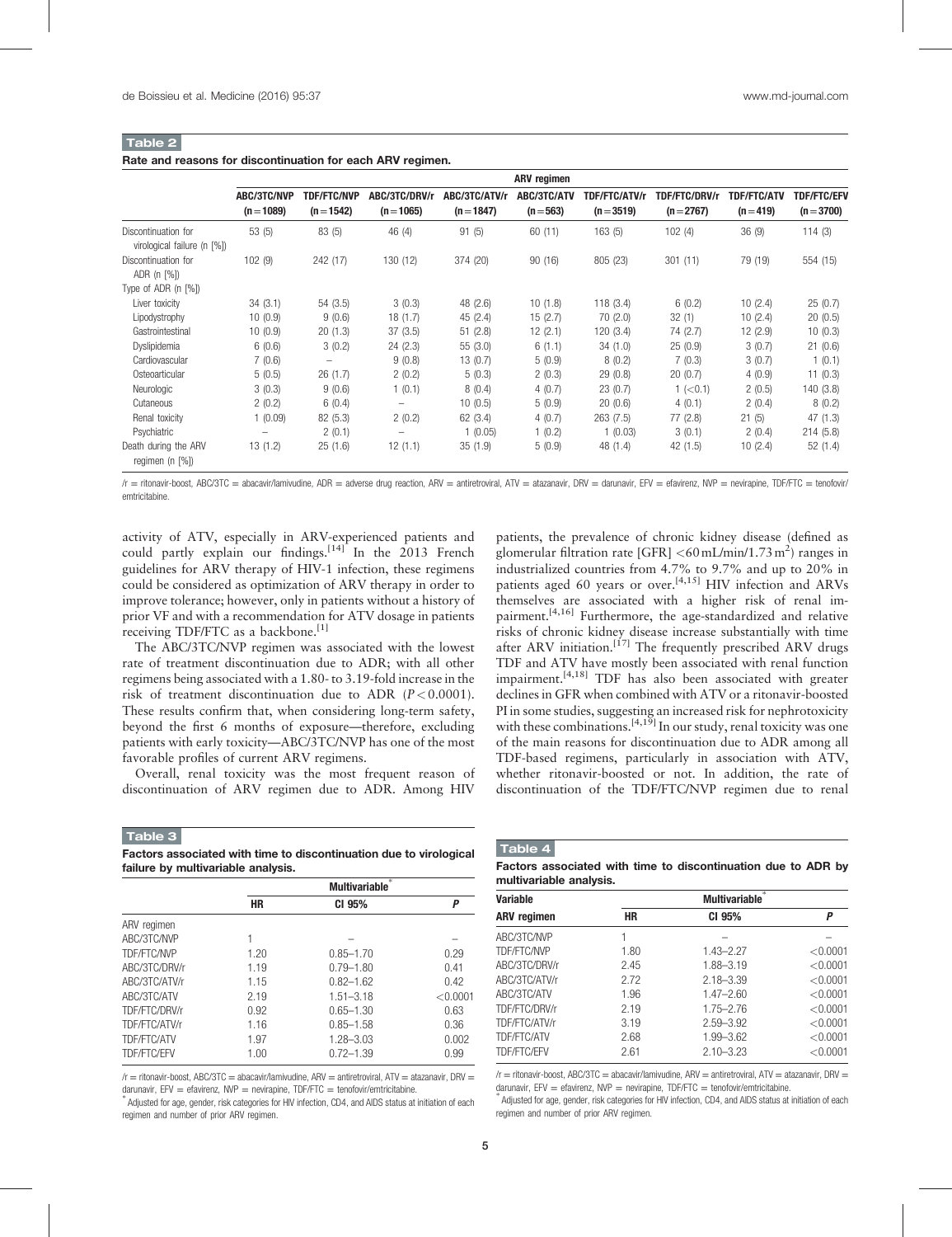toxicity was high, but was rare with ABC/3TC/NVP, highlighting the role of TDF in the renal toxicity. It was also very rare when ABC/3TC was given in combination with DRV/r but was higher in combination with ATV/r, suggesting a role of ATV/r in the occurrence of renal toxicity.

NVP has been reported to be associated with a protective effect on cardiovascular risk, but studies of the impact of ABC have given conflicting results.[7,17,20] NVP was shown to have a favorable lipid profile when compared with EFV and PIs, but this was documented in studies conducted with PIs, which are no longer recommended.<sup>[7,8,21]</sup> In our study, discontinuation of the ARV regimen due to cardiovascular events was very rare across all groups. However, dyslipidemia, which was the cause of 6.6% of ARV discontinuations, was nonetheless mainly observed in boosted PI-based regimens, that is, DRV/r and ATV/r in combination with ABC/3TC.

The major treatment-limiting side effect of NVP is the drug hypersensitivity syndrome, characterized by fever, skin rash, and/ or hepatitis occurring during the first few weeks of therapy. This phenomenon is well described, but studies on the long-term liver tolerance of NVP are scarce.<sup>[11]</sup> In 1 study evaluating the long-term NVP and EFV liver tolerance with a mean follow-up of 6 years, no significant difference in liver toxicity was observed between patients receiving NNRTI or PI regimens or between patients prescribed EFV or NVP.<sup>[22]</sup> In this same study, twice as many hepatotoxic events occurred during the first year of NVP or EFV therapy as compared with the entire period after 1 year.<sup>[22]</sup> Hepatitis C and hepatitis B virus coinfections have been shown to be associated with a higher risk of hepatotoxicity, which increases steadily over time during NNRTI therapy.[11,22] Liver toxicity was the most frequent reason for discontinuation of NVP regimens either in association with ABC/3TC (3.1%) or TDF/3TC (3.5%). One of the limitations of our study is that we could not ascertain the exact cause of liver toxicity. However, the toxicity was probably related to NVP, since normalization of alanine aminotransferase and aspartate aminotransferase was observed in, respectively, 76% and 82% of patients 3 months after discontinuation of the ABC/3TC/NVP of this regimen. Liver toxicity was also more frequently observed with ritonavir-boosted or unboosted ATV regimens (1.8%–2.4%), where it was likely related to hyperbilirubinemia compared with DRV/r regimens (0.2%–0.3%). These results confirm those of a large randomized study in first-line therapy, where maximum treatment-emergent alanine aminotransferase increase  $(>3$  times the upper limit of normal) was  $2\%$ with DRV/r + 2 NRTIs at week  $48.^{[23]}$ 

In keeping with other studies, discontinuation of ARV regimens due to neuropsychiatric adverse events was almost only observed with the EFV regimen. A switch from EFV to NVP in subjects with virological suppression has been shown to be effective in resolving neuropsychiatric symptoms.<sup>[24]</sup> Many alternatives among NNRTI or other classes are now available, with the result that EFV is no longer preferred, mainly because of these long-term ADRs.[25]

During the early years after the advent of potent ARV therapy, gastrointestinal toxicity was one of the most frequent adverse events and was often a reason for treatment discontinuation, particularly grades 2 to 4 diarrhea with lopinavir/r and fosamprenavir/r.[9] Interestingly, in our study, the rate of discontinuation for gastrointestinal problems was very low with NNRTIs, as expected and around 3% across all 5 PI-containing regimens. The implication is that physicians should keep in mind that currently used PIs, although associated with less digestive discomfort, may still cause problems in the long term. Although this does not strictly qualify as toxicity, ARV-associated gastrointestinal symptoms should prompt physicians to discuss a potential switch in treatment.

The major strength of this study is that it provides data from a large nationwide prevalent cohort of over 16,000 patients followed in routine practice in France. Since early discontinuation of ARV regimens due to short-term tolerability problems is high in many cohort studies (>25% at 1 year), we included in our analyses only patients who received the same regimen for at least 6 months, whatever the ARV type, in order to evaluate both longterm tolerance and virological effectiveness.[26,27] Nonetheless, our study suffers from some limitations that deserve to be acknowledged. Although the multivariable model was adjusted for major patient and ARV characteristics known to be associated with better adherence to HIV therapy, such as age, gender, HIV route of transmission, CD4, and AIDS status at initiation of each regimen, and number of prior ARV regimen, other sociodemographic factors and/or medical factors that drive the physician's decision in selecting the ARV regimen were not evaluated in our study. Therefore, we cannot exclude the possibility of indication and channeling biases or other confounding factors. However, except for TDF/FTC/EFV, our results were confirmed by sensitivity analysis restricted to nonnaïve patients who had undetectable HIV viral load at ARV initiation. The difference observed with TDF/FTC/EFV could be due to a selection bias arising from the exclusion of naïve subjects. Indeed, TDF/FTC/EFV is used both as first-line treatment and as simplification. In contrast, ATV/r or DRV/r-based regimens are more often prescribed in naïve patients than as simplification. Second, the ADRs reported in the Dat'AIDS database are not graded or detailed other than by the main organ-specific items, and the exact diagnosis is not systematically recorded. Moreover, we only evaluated adverse events leading to ARV discontinuation, and therefore we cannot evaluate the prevalence of the various ADRs. As in all large observational multicenter cohorts, criteria to discontinue for ADR were decided by each physician, with a certain degree of subjectivity. However, due to the very large number of patients in each subgroup, and the long followup, our results reflect real-life experience and practice. Furthermore, the findings are in line with the well known toxicity of each ARV drug.

In conclusion, in this representative French cohort of HIV patients receiving the same ARV regimen for at least 6 months, ABC/3TC/NVP was associated with the same risk of long-term VF as TDF/FTC/NVP, ABC/3TC/DRV/r, ABC/3TC/ATV/r, TDF/ FTC/DRV/r, TDF/FTC/ATV/r, and TDF/FTC/EFV, and had the lowest rate of treatment discontinuation due to ADR. Therefore, ABC/3TC/NVP is an effective long-term option for treatment simplification in patients with viral suppression. Furthermore, this regimen could yield significant cost savings in the current economic climate, where many Western countries are seeking to limit public financing of national health systems.

#### Acknowledgments

We thank Fiona ECARNOT (EA3920, University Hospital Jean Minjoz and University of Franche-Comté, Besancon, France) for editorial assistance.

#### **References**

[1] Hoen B, Bonnet F, Delaugerre C, et al. French 2013 guidelines for antiretroviral therapy of HIV-1 infection in adults. J Int AIDS Soc 2014;17:19034.